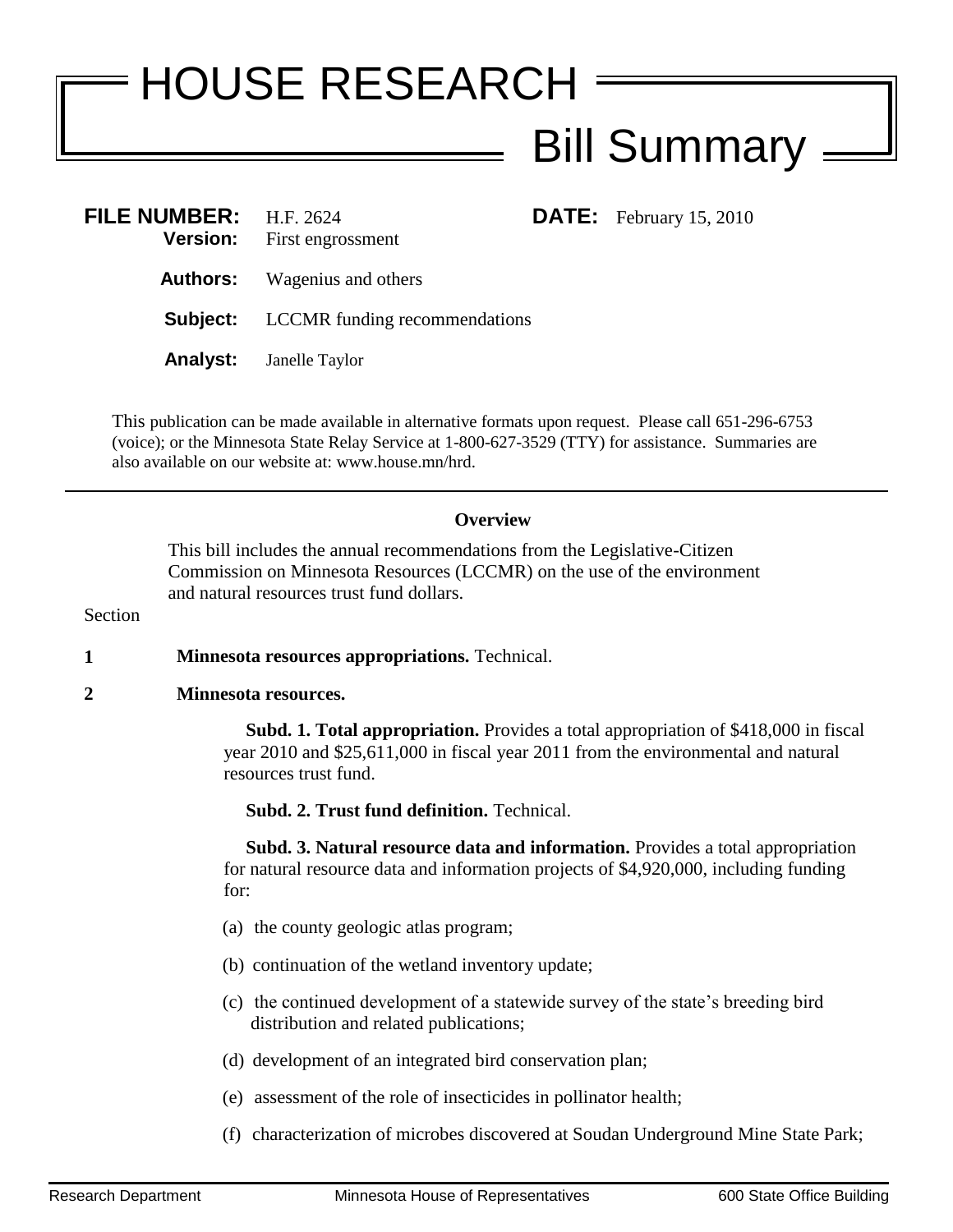- (g) quantifying carbon sequestration in the state's shallow lakes and wetlands;
- (h) identification of the interrelationship between drain tiles and ditches and natural watersheds;
- (i) development of local food and perennial biofuels markets coupled with incentives;
- (j) assessing the implementation of applicable laws for preserving agricultural land and development of an approach and policy tools to preserve such lands; and
- (k) identification of critical habitats for moose, the development of best management practices to protect the habitat, and educational outreach.

 **Subd. 4. Land, habitat, and recreation.** Provides a total appropriation for land and habitat acquisition and restoration projects of \$418,000 in fiscal year 2010 and \$9,762,000 in fiscal year 2011, including funding for:

- (a) training programs for habitat restoration professionals;
- (b) acquisition and restoration of scientific and natural areas;
- (c) state park in-holding acquisitions;
- (d) acquisition of perpetual easements of unique granite outcrops in the Upper Minnesota River Valley;
- (e) a supplemental appropriation for the Minnesota Habitat Conservation Partnership;
- (f) a supplemental appropriation for the Metro Conservation Corridors project;
- (g) facilitation for conservation easement donations protecting sensitive shoreland parcels in north central Minnesota; and
- (h) development of prairie landscape design plans and monitoring protocol.

 **Subd. 5. Water resources.** Provides a total appropriation for water resources projects of \$3,455,000, including funding for:

- (a) research on endocrine disruptor sources;
- (b) mapping of current sulfate sources and the assessment of treatment options;
- (c) research on phytoestrogens in surface waters and their impacts on fish;
- (d) development of a demonstration model to evaluate storage and treatment options in drainage systems;
- (e) assessment of septic system discharge of estrogenic and pharmaceutical compounds on lakes;
- (f) examination of dioxin concentration in lake sediment and options to improve water quality;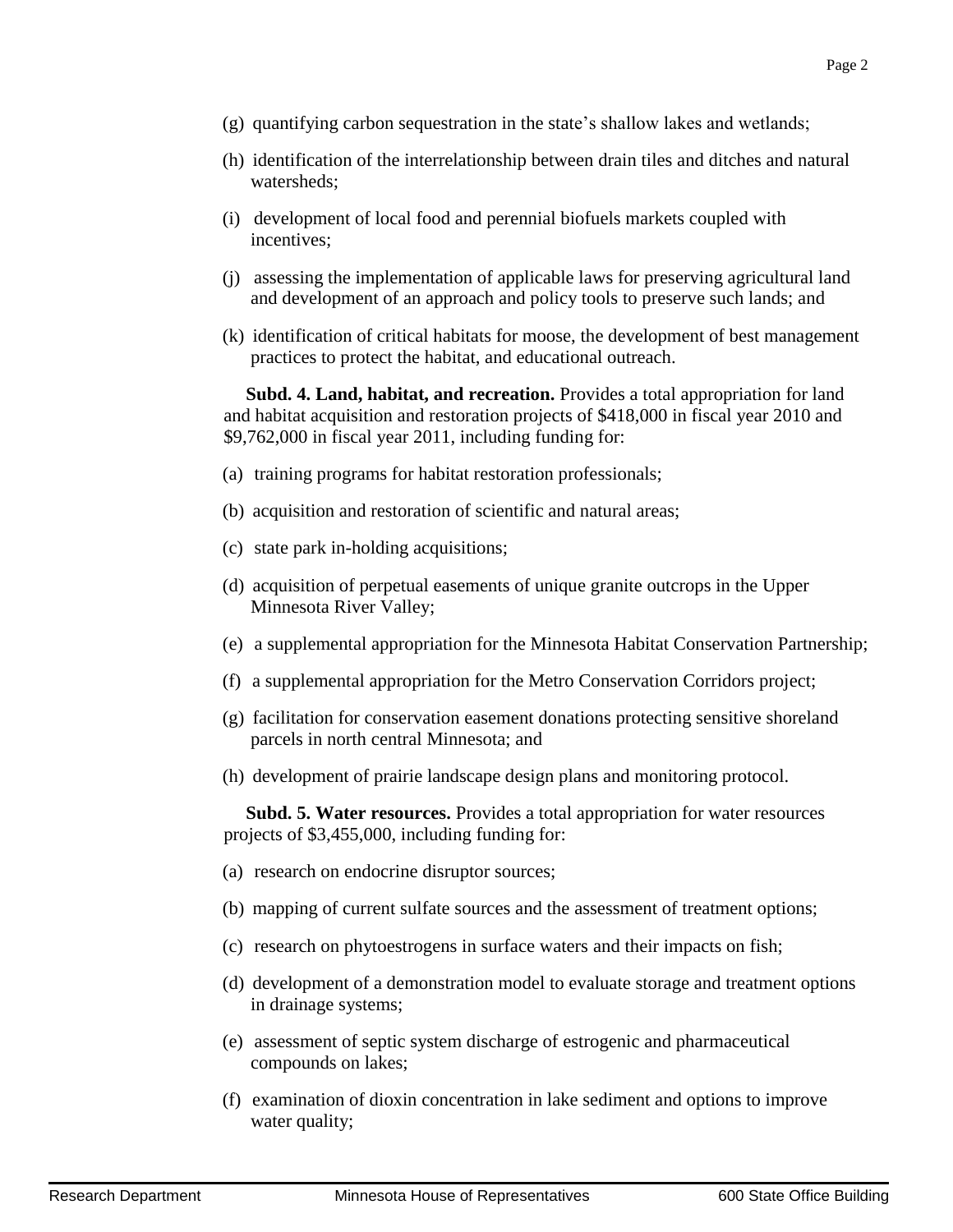- (g) evaluation of the major causes of shallow lake deterioration;
- (h) evaluation of shoreline development activities; and
- (i) assessment of warming temperatures on cold water aquatic insects and options to minimize stream temperature changes.

 **Subd. 6. Aquatic and terrestrial invasive species.** Provides a total appropriation for invasive species projects of \$1,470,000, including funding for:

- (a) continued development and implementation of biological control methods to control European buckthorn and garlic mustard;
- (b) assessment of emerald ash borer impacts;
- (c) assessment of the role of forest health management in resisting invasive species infestation; and
- (d) evaluation of bioacoustic technology in relation to invasive round goby in Lake Superior.

 **Subd. 7. Renewable energy.** Provides a total appropriation of \$3,364,000 for renewable energy projects, including funding for:

- (a) a demonstration project producing biofuels from algae;
- (b) assessment of climate change, fertilization, and irrigation impact yields of grass monoculture and high diversity prairie biofuel crops;
- (c) restoring high quality native habitats and expanding opportunities for using postharvest restoration as a bioenergy source;
- (d) renewable energy, energy efficiency, and energy conservation practices at certain environmental learning centers; and
- (e) a life cycle analysis of low carbon energy technologies available in the state.

 **Subd. 8. Environmental education.** Provides a total appropriation of \$2,640,000 for environmental education projects, including funding for:

- (a) the Minnesota Conservation Corps to train and mentor conservation professionals by providing apprenticeship services to soil and water conservation districts;
- (b) curriculum, teacher training, online learning, and grants to investigate the connection between climate change and impacts on natural resources;
- (c) teacher training workshops on digital photography as a tool for learning about nature;
- (d) an outdoor education and recreation program on the Mississippi River;
- (e) restoration and development of an outdoor classroom at Como Regional Park;
- (f) establishment and enhancement of outdoor school forest and prairie classroom